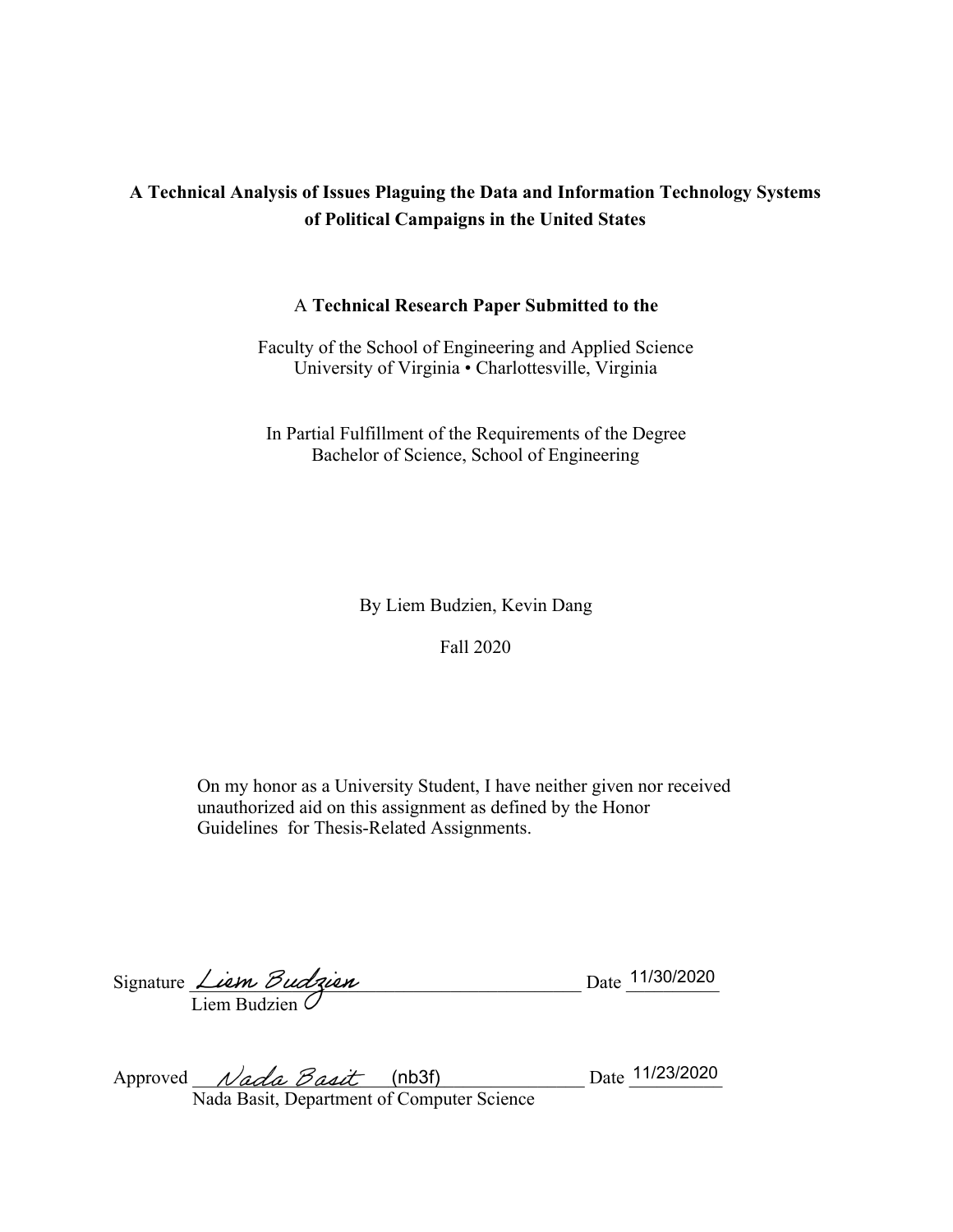### **Introduction**

In the United States, there are roughly 235 million eligible voters. However, during most elections, despite the best efforts of campaigns to drive turnout, only about half of the eligible voters cast a ballot. In fact, in the November 2020 presidential election that had historic turnout, only ~68% of eligible voters cast a vote (Dottle and Pogkas, 2020).The level of voter turnout for a specific candidate or campaign can often tip the race in their favor—thus, vast sums of money are spent to identify and target voters. For the 2020 Presidential election cycle, an estimated \$11 billion has been spent between the campaigns and interest groups (Bruell, 2019). A large portion of this funding goes to infrastructure—the information and technology (IT) systems that function as the backbone for campaigns, from local to national in scope. They manage voter files, online ad campaigns, and volunteer canvassing. However, despite the deluge of funding, these technological systems historically struggle to support modern campaigns, often plagued by weak security, poor reliability, and high costs.

Between the two major political parties in the United States, it is widely accepted that the Republican data and IT operation is more sophisticated, with more accurate data and modern tools for digital campaigns and voter targeting. Meanwhile, the Democrat party has historically struggled over the past decade to modernize and build an operation capable of supporting various campaigns. Conversely, the Democratic party's online fundraising operation has been a runaway success, while the Republicans have continued to rely on individual, large-sum donors due to struggles fundraising online. Thus, the contrast between the two digital operations can serve as a case study to develop suggestions and recommendations regarding the best practices for building information technology infrastructure and data exchanges. Various elements of the operations are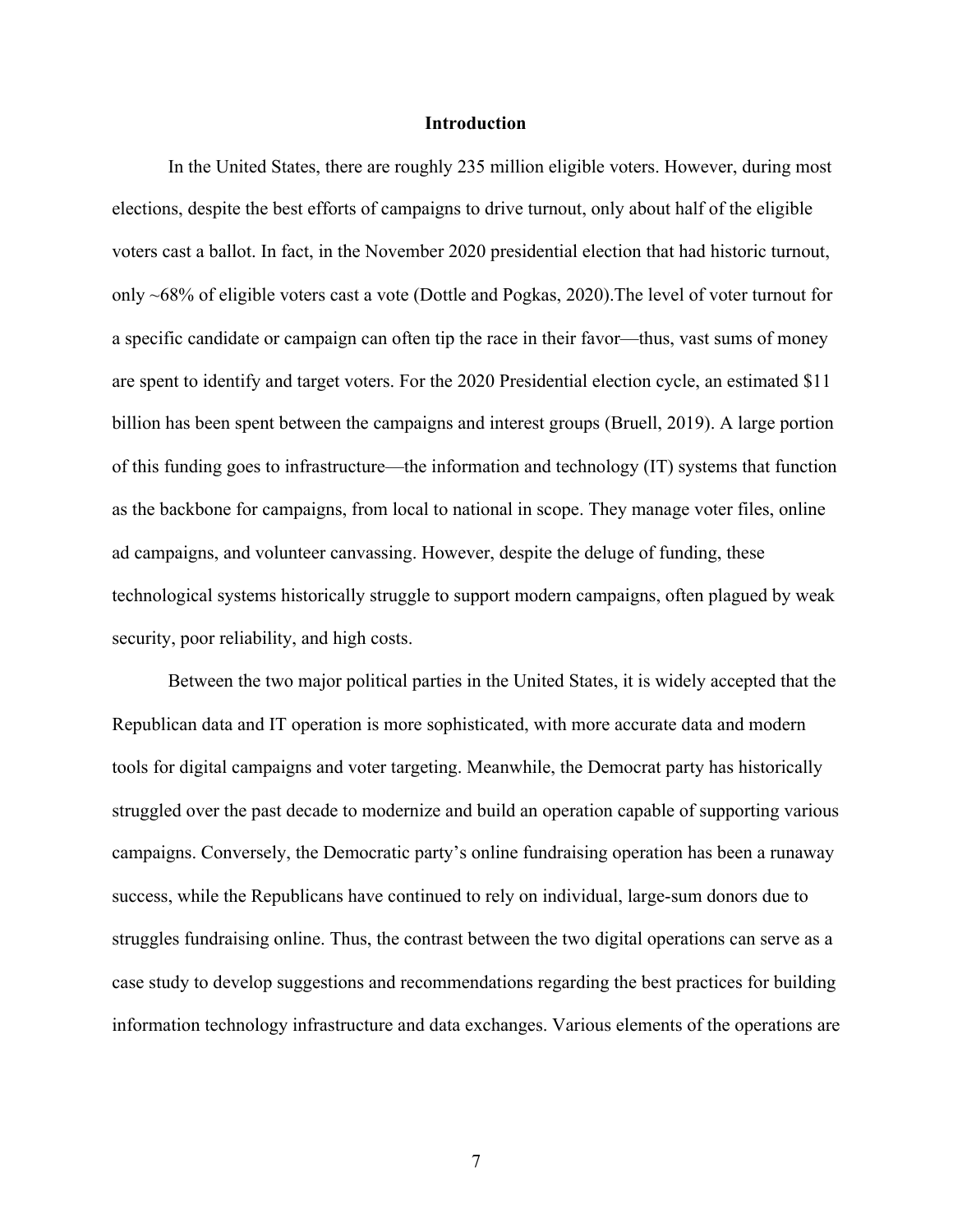examined, including funding sources, operating structures, and the specific technologies employed.

## *Risks of Weak Data Operations*

Campaign technology has historically been behind the curve given the advancements in technology, especially information technology (IT). A contributing factor to the weakness of campaign IT systems is the practice of building a new system for every election cycle. This leads to the fragmentation of standards and prevents the continual development of robust infrastructure (Lapowsky, 2015). Without robust infrastructure, issues such as security and reliability arise. In 2017, the personal information of 198 million Americans was leaked from a campaign database, exposing information such as legal names, addresses, registered political parties, and racial demographics. In 2018, the voter registration information for 35 million voters was offered for sale on a dark web hacking forum (Wright, 2019). Meanwhile, a synopsis of Hillary Clinton's 2016 presidential bid found that a poor data operation and IT infrastructure hamstrung the effectiveness of the campaign. Research has shown that voter targeting technologies drive a statistically significant increase in voter turnout and influence voter decisions by identifying specific voters who are favorable to a candidate (Hoferer et al., 2019). However, robust IT infrastructure is required to power these data-intensive technologies.

Thus, this paper seeks to answer the question: *How have political entities failed to create robust, secure data and information technology systems, and what steps should be taken to modernize the way campaigns build information technology infrastructure?* This research project's goal is to offer suggestions for creating a more secure, reliable, and transparent ecosystem of information technology infrastructure for campaigns.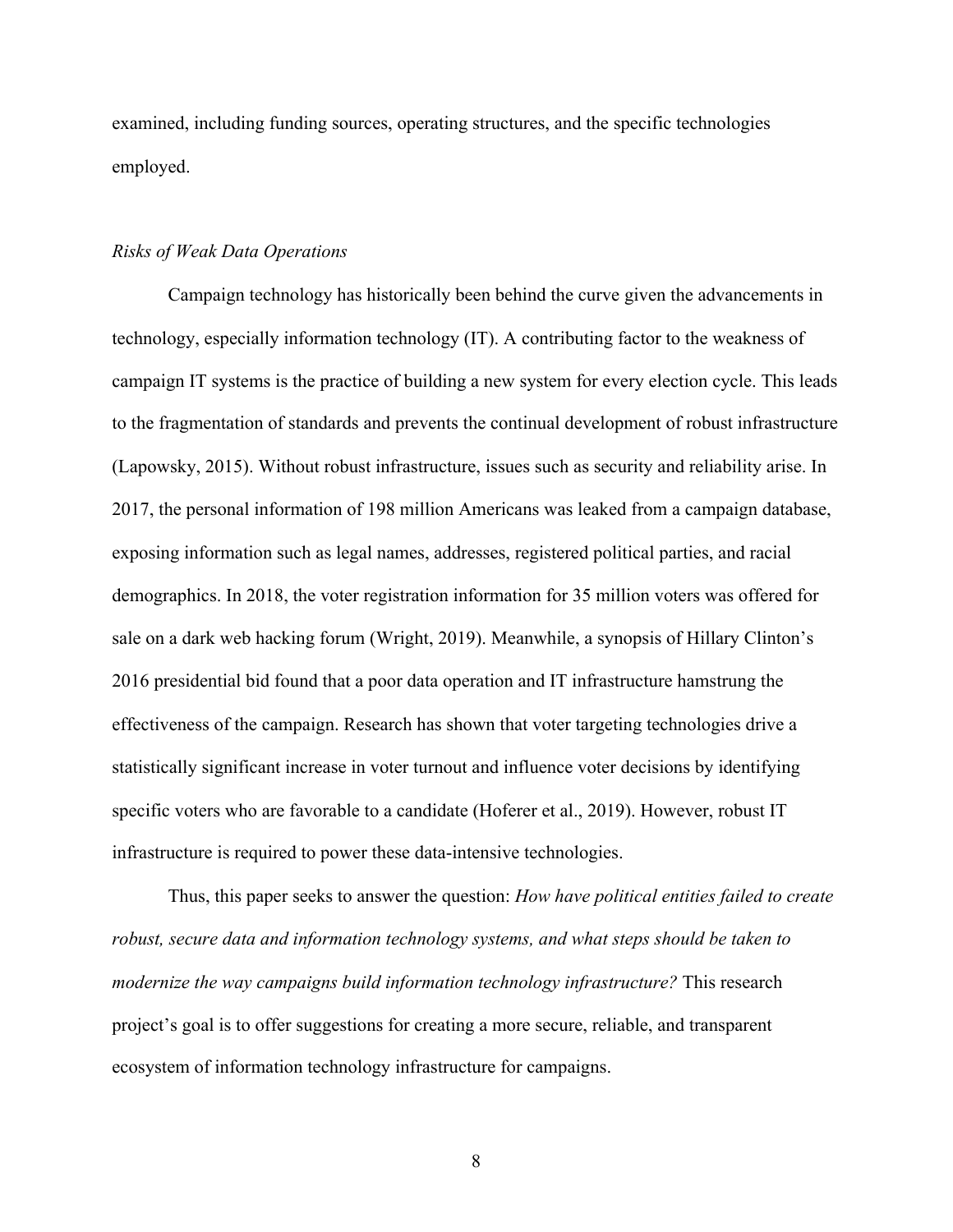## **Background**

## *Historical Struggles of the Democratic Party*

Democratic campaigns, for the most part, have relied on pencil-and-paper to conduct voter targeting and turnout operations (Glazer, 2020). Due to a lack of infrastructure to process and manage canvassing digitally, most volunteers are handed clipboards with a printed list of names and addresses. Furthermore, much of the data is of poor quality—as Democrats lack a central data exchange platform, updated data is often siloed into individual repositories which most campaigns lack access to. In contrast, the Republican data operation is much more sophisticated and better funded. Volunteers often go door-to-door wielding an iPad running the i360 app, a product developed to handle all aspects of canvassing (Ryan-Mosley, 2020). The app informs canvassers which doors to knock on, personalizes the questions based on each household, and immediately uploads the results of the survey to a centralized database in the cloud. The lack of an equivalent platform for Democrats have hampered efforts to increase voter turnout, most recently witnessed by the COVID-19 pandemic. Without an easy or safe way to reach voters in person, online methods of voter outreach have increased in importance. As the 2020 campaign season has come to a close, it is more apparent than ever that political parties must hold the ability to drive turnout using alternative methods to in-person canvassing.

Despite focusing earlier on social media and online targeting of voters in the 2004 and 2008 elections, the Democratic party has fallen behind on data information and collection regarding individual voter information (Kreiss, 2019). Following the 2008 and 2012 victories of Barack Obama, the Democratic candidate, the party failed to modernize the backend infrastructure used for data science and online engagement (Glazer, 2020). The original technology stack was named Vertica, a data repository system maintained by the Democratic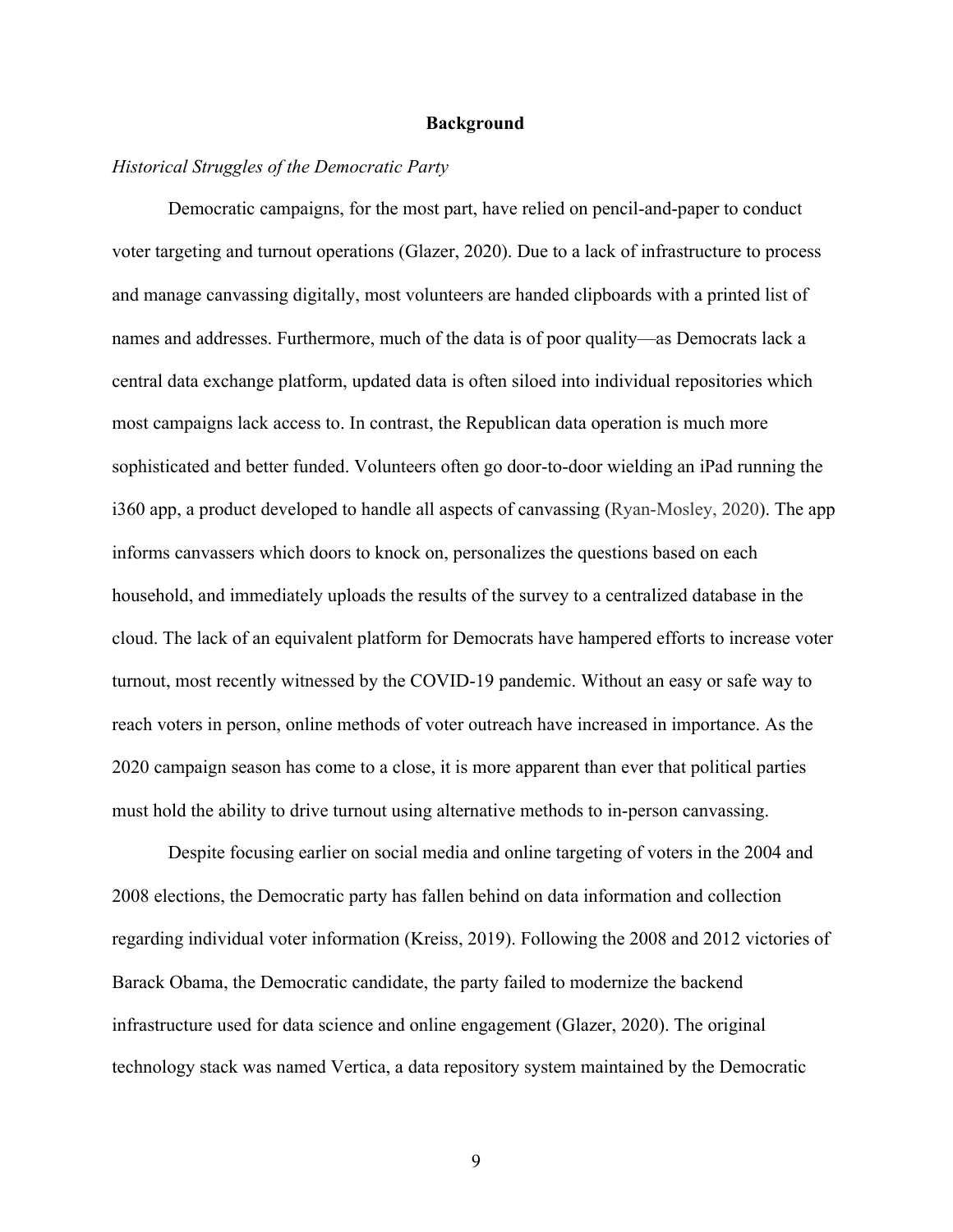National Committee (DNC) which was used by many Democratic organizations (Epstein, 2020). However, the original system was fragmented—each campaign and organization contained data and voter information within disparate databases, without sharing or storage within a central system (Epstein, 2020). Thus, despite a shared technology backend platform, none of the data was pooled and any benefits of centralization for data analysis were lost. Furthermore, built on outdated technology, as the complexity of requirements grew, performance and reliability suffered. As Michael Slaby, the chief innovation officer for Obama's 2012 campaign stated, "What [the Clinton] campaign was reacting to was a failure over the course of the Obama years to effectively keep up the pace of modernization inside the DNC. Technology doesn't sit still for 10 years" (Lapowsky, 2019). Vertica was famous for its shortcomings, such as disorganized and unlabeled data. In fact, the 2016 campaign team for Hillary Clinton employed a 24-hour technology team to simply work constantly to keep the system functioning. If too many requests were sent to the servers, the system was known to crash and be down for 16 hours at a time—valuable time during an election and the final weeks of a campaign (Lapowsky, 2019).

The starkest example was 2016, where Clinton's loss was widely blamed on a lack of online advertising, particularly Facebook. In addition to the Koch Network's data science team, the Trump campaign employed organizations such as Cambridge Analytica to collect data and micro-target potential voters online (Ratnam, 2020). The data included the cell-phone numbers harvested from tracking the participants in right-wing rallies and what Facebook pages users liked in order to build a psychological profile of voters online. These detailed profiles, compiled from data non-traditionally associated with voter profiles, enabled the Trump campaign and the Republican party to serve micro-targeted advertisements designed to appeal to each voter's specific interests (Sullivan, 2020). Instead of running traditional television advertising using a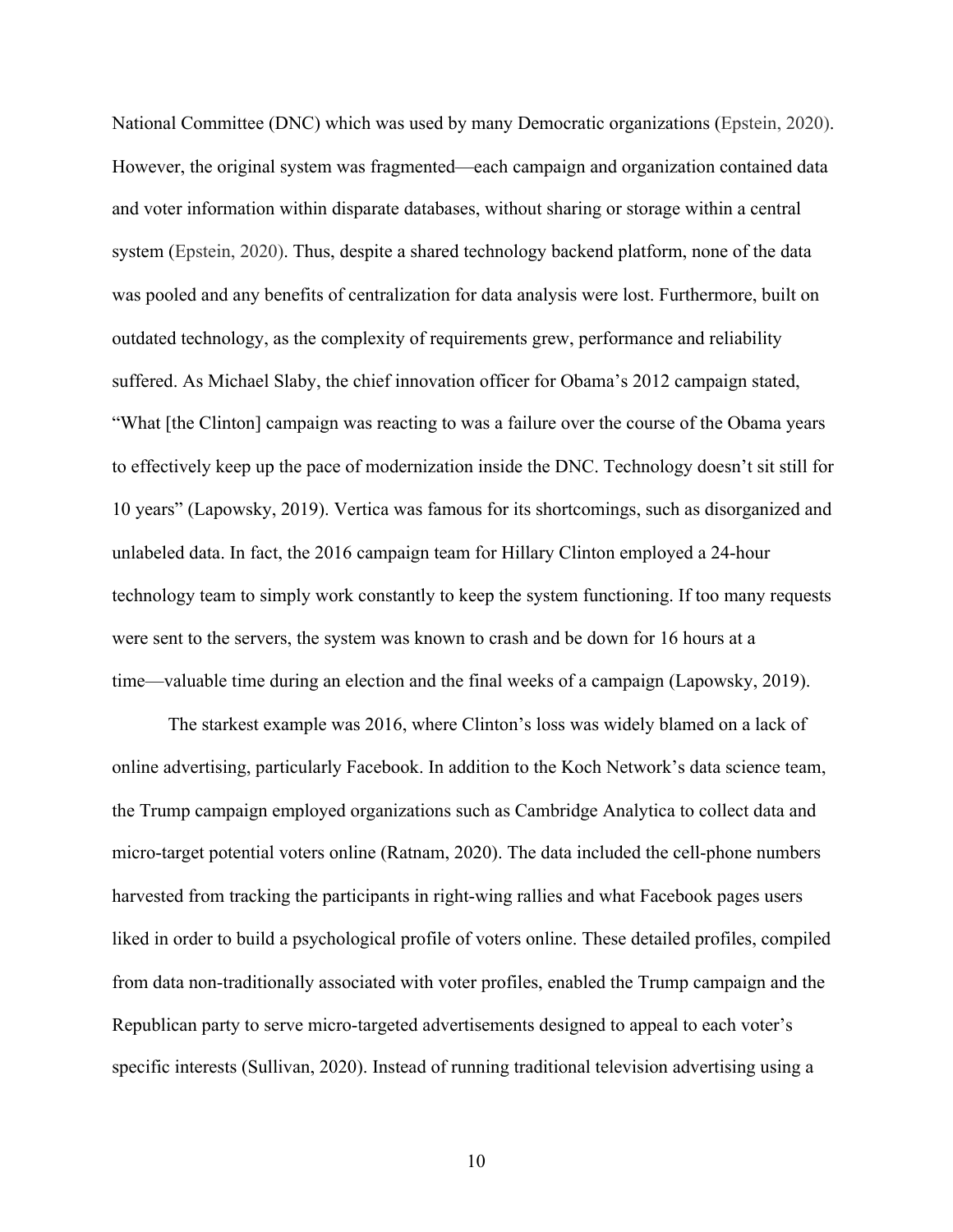selected number of high-production ads, the Trump campaign generated 5.8 million unique ads that were run online, on Facebook in particular. Compared to the 66,000 unique advertisements produced by the Clinton campaign, the far greater number of unique advertisements allowed the campaign to target more specific voters, embracing the "direct to consumer" ideology of politics (Sullivan, 2020). This ability led to higher online engagement and more successfully converted potential votes into ballots cast on election day. Despite a loss in the popular vote, the Trump campaign managed to drive an unexpectedly high level of turnout for specific demographic groups, particularly non-college educated white males in the Midwest, handing Trump a victory in the Electoral College (Meko et. al., 2016).

## *Modern Day Data Operations*

Over the last few years, campaigns have been steadily adding to the vast amount of personal information they keep on voters. That's partly a result of a practice called acquisition advertising, in which campaigns run direct response ads that seek to get either contact information or opinions straight from an individual. For example, some political advertisements on Facebook will direct you to respond to a poll or fill out a form based on a topic. As of May, both presidential campaigns were spending upwards of 80% of their ad budgets on direct response ads (Ryan-Mosley, 2020). Another form of advertising popular among campaigns is microtargeting. An established form of advertising most recognize as Facebook ads, microtargeting enables campaigns to target smaller groups of voters on social media platforms based on their user profiles (Ryan-Mosley, 2020). Ad campaigns can be targeted toward specific groups on most online platforms such as Facebook, Twitter, or YouTube. Audience for these campaigns can be fine tuned by targeting a specific age group, ethnicity, and/or zip code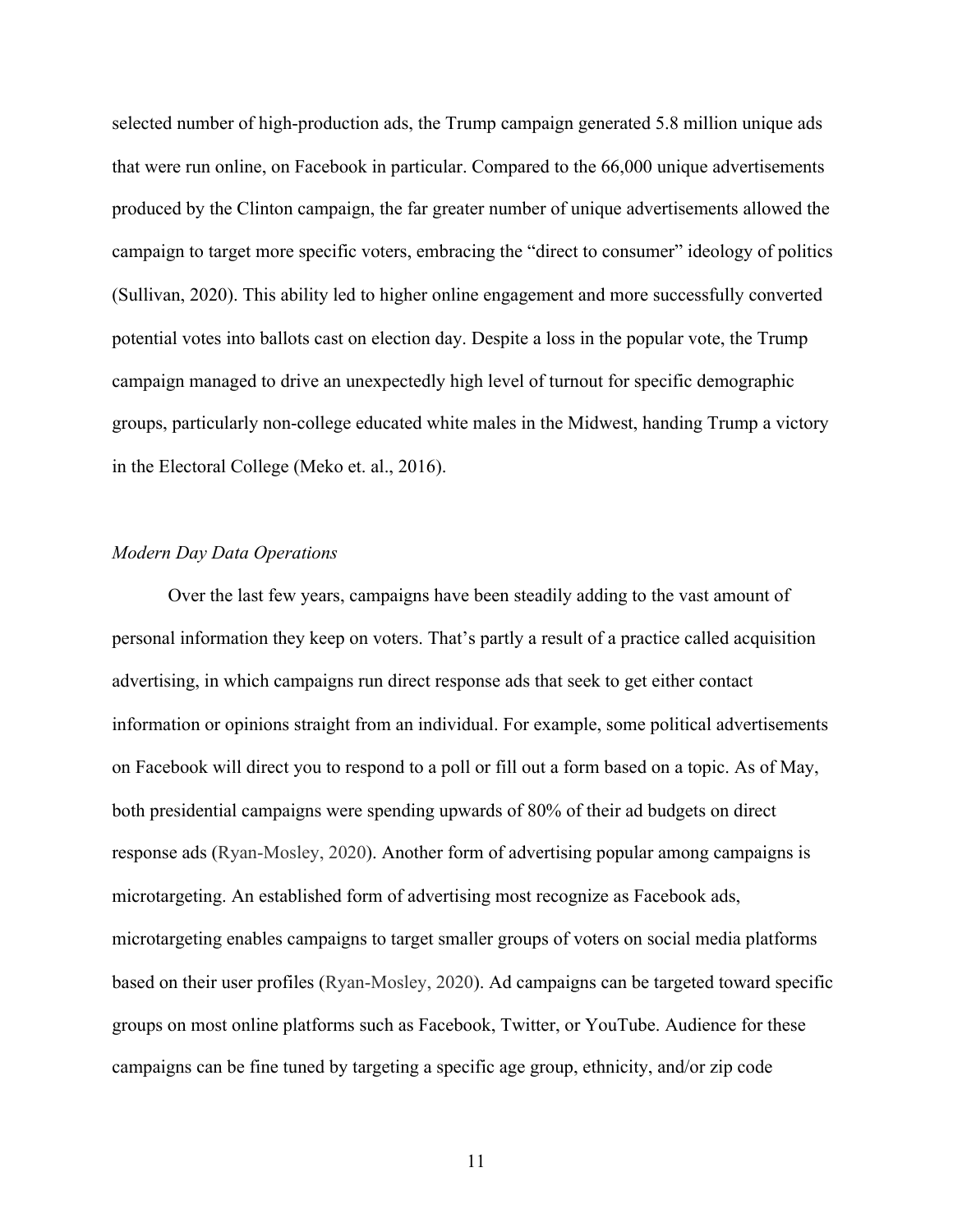(Merrill, 2016). Outside of more general demographics, most platforms allow more granular targeting, for example, job profession, hobbies or interests, and previously liked posts. However, in order to know what specific audience to target, campaigns must analyze the data on voters. The main system that allows for the success of these ad-based campaigns are data exchanges.

The Republican Party has had data exchanges set up since 2013 starting with Data Trust, a central data exchange portal which has led to the establishment of the Republican Party as the technology powerhouse during campaigns. A data exchange allows companies, Political Action Committees (PACs), and campaigns to exchange and sync voter information between each other, with some voters having up to 2,500 data points in their profile (Ryan-Mosley, 2020). For example, during the 2018 midterm elections, Republicans used Data Trust to identify early voters and in turn stopped targeted advertising toward that population of voters, saving themselves \$100 million in expenses that would have otherwise been wasted without the usage of a data exchange and voter profiles (Ryan-Mosley, 2020). On the other hand, the Democrats have failed to establish their own form of a data exchange, which has led some to discern as the reason Hillary Clinton lost in 2016, as often explained by Clinton herself (Ryan-Mosley, 2020). The Democratic Party and its technology had stagnated under the second term of President Obama, leading to the large discrepancy between the technological capabilities between the two campaigns as Democrats were left competing against a much more modern Republican data operation. Unable to take advantage of recent advancements in data science and machine learning, the fragmented and fragile state of the Vertica system used by Democrats impeded efforts to build similarly complex and accurate voter profiles. Many of the benefits that a party-wide data exchange would have brought were lost out on until recently; the Democrats have just launched their version of Data Trust named Phoenix in September 2020, seven years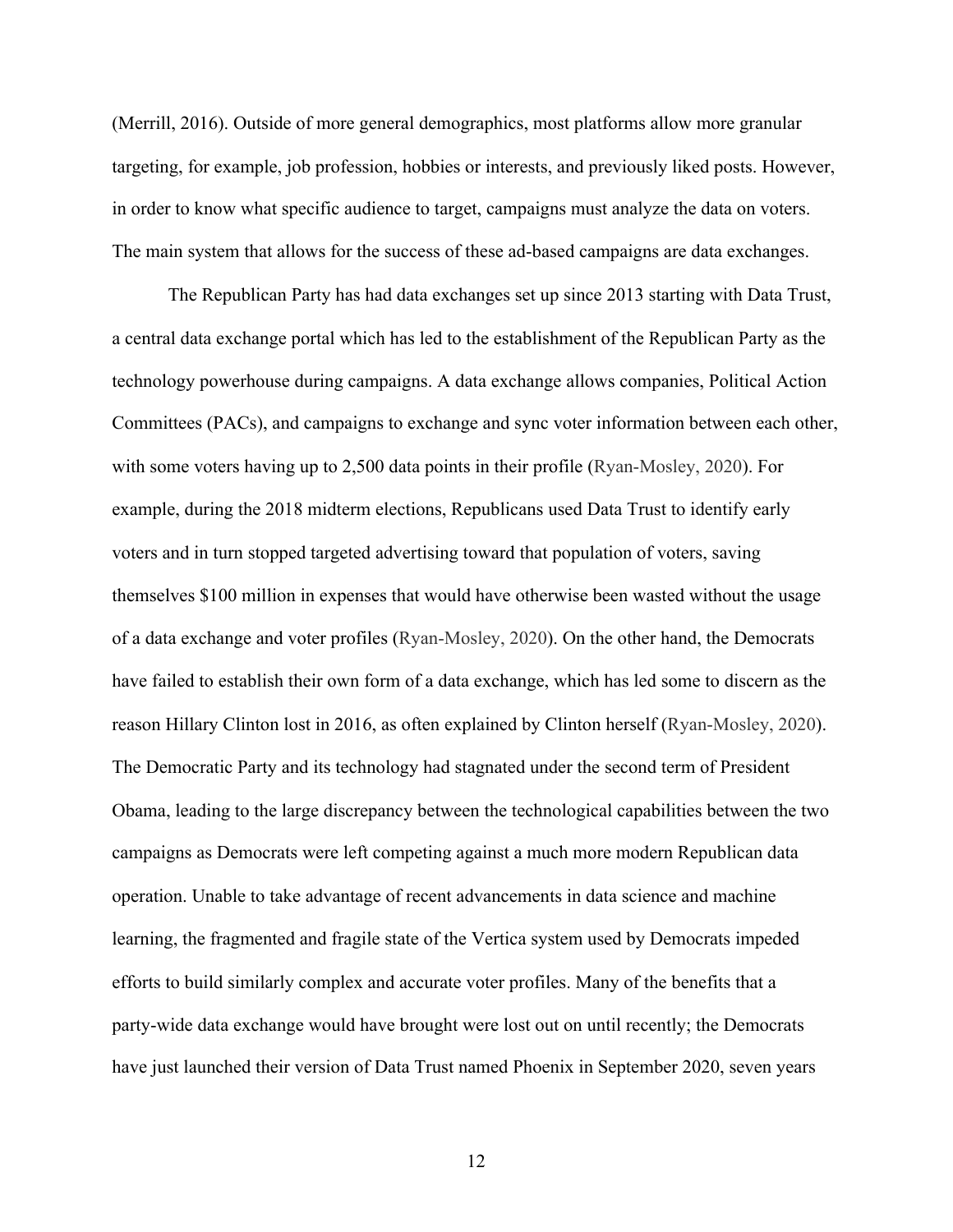after the Republican Party first established theirs (Epstein, 2020). The seven year technology gap between the two parties has often made the Democratic Party the lesser of the two in the ongoing arms race of voter data technology; the discrepancy resulting in major losses as demonstrated in 2016.

## *Implications of Weak Cybersecurity*

As campaigns both hold the personal information of millions of Americans and are political bodies that influence the government, they are prime targets for cybersecurity threats. Political campaigns are effectively start-ups in terms of operations, especially in technology—the issue lies in the fact that campaigns are often built-up from the ground for every new election cycle (Bond, 2020). New campaigns involve a lot of traffic in-and-out of the employee and technical infrastructure: new employees bring new technologies with them creating risks in security for both political parties. Furthermore, with a high volume of communications from both professional and personal devices, there are many opportunities for cracks in the security to become vulnerable to cyber attacks. One of the widest known examples being of Hillary Clinton's campaign chair, John Podesta, having his personal Gmail account compromised by a phishing attack exposing private communications that were damaging to the campaign and its image (Bond, 2020). Meanwhile, during the 2020 election cycle, the Wisconsin Republican Party lost \$2.3 million to hackers who gained access to the organization's financial accounts.

With such large risks at play in political campaigns, it further supports the idea of developing secure infrastructure for data and communications. Steps to counteract these threats have been taken in campaigns since these attacks, including stricter protocols for online communications. For example, Google provides physical security keys used for Two Factor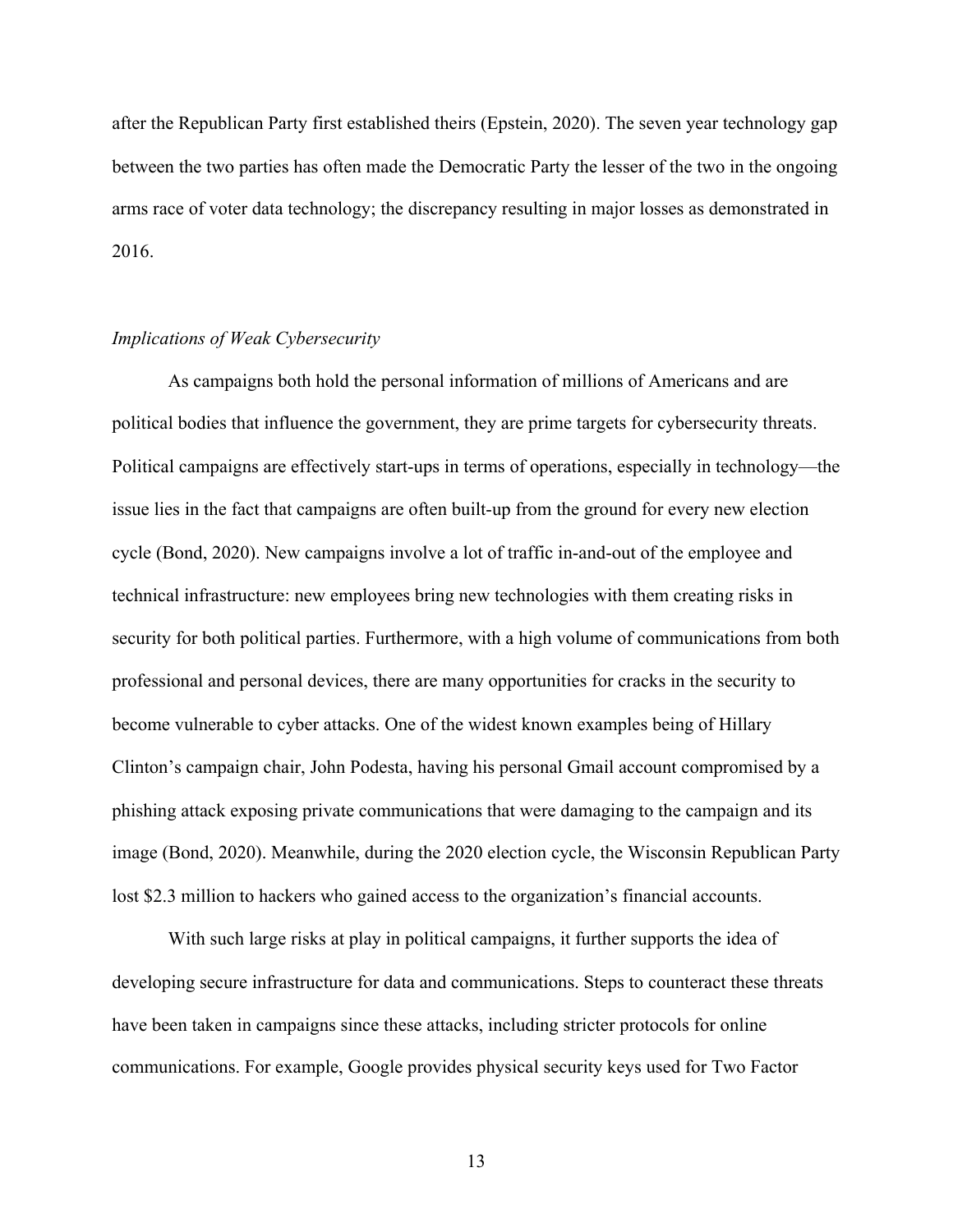Authentication (2FA), which can be used to secure login credentials for email or other online accounts (Newman, 2020). In addition to providing additional security measures, the organizational structure of the IT operation also plays an important role. Without dozens of separate databases and systems, a single centralized repository for data and analysis, such as Phoenix and Data Trust, minimize the number of opportunities for cybersecurity threats to gain access. Storing the databases and performing any computation or analysis in the cloud also improves security, with Phoenix relying on the Google cloud platform for data storage and Google's BigQuery for data analysis (Lapowsky, 2019). By utilizing cloud services from established providers, security is improved over attempting to secure a custom implementation. Google and other cloud providers are able to invest much more time and resources into securing their platforms, removing a portion of the burden from individual campaigns.

## *Democrats seek to modernize their infrastructure*

Following the unexpected loss in 2016, Democrats quickly mobilized to modernize their outdated campaign technology infrastructure, particularly regarding data collection and voter targeting. In recent years, a surge in support for the Democratic party from technology hubs in the United States, particularly Silicon Valley, has enabled the party to make strides in assembling a more modern infrastructure backbone. Alloy, a Democratic party aligned data science startup, was founded by Reidd Hoffman, the billionaire LinkedIn founder as a response to the Koch brothers' conservative action group (Sullivan, 2020). Alloy developed a cloud-based data sharing platform from the ground up with reliability and security in mind, opening up a data exchange for Democratic groups to contribute to a centralized pool of voter information (Sullivan, 2020). In addition, Alloy has funded the creation of apps intended to boost voter turnout, such as Hustle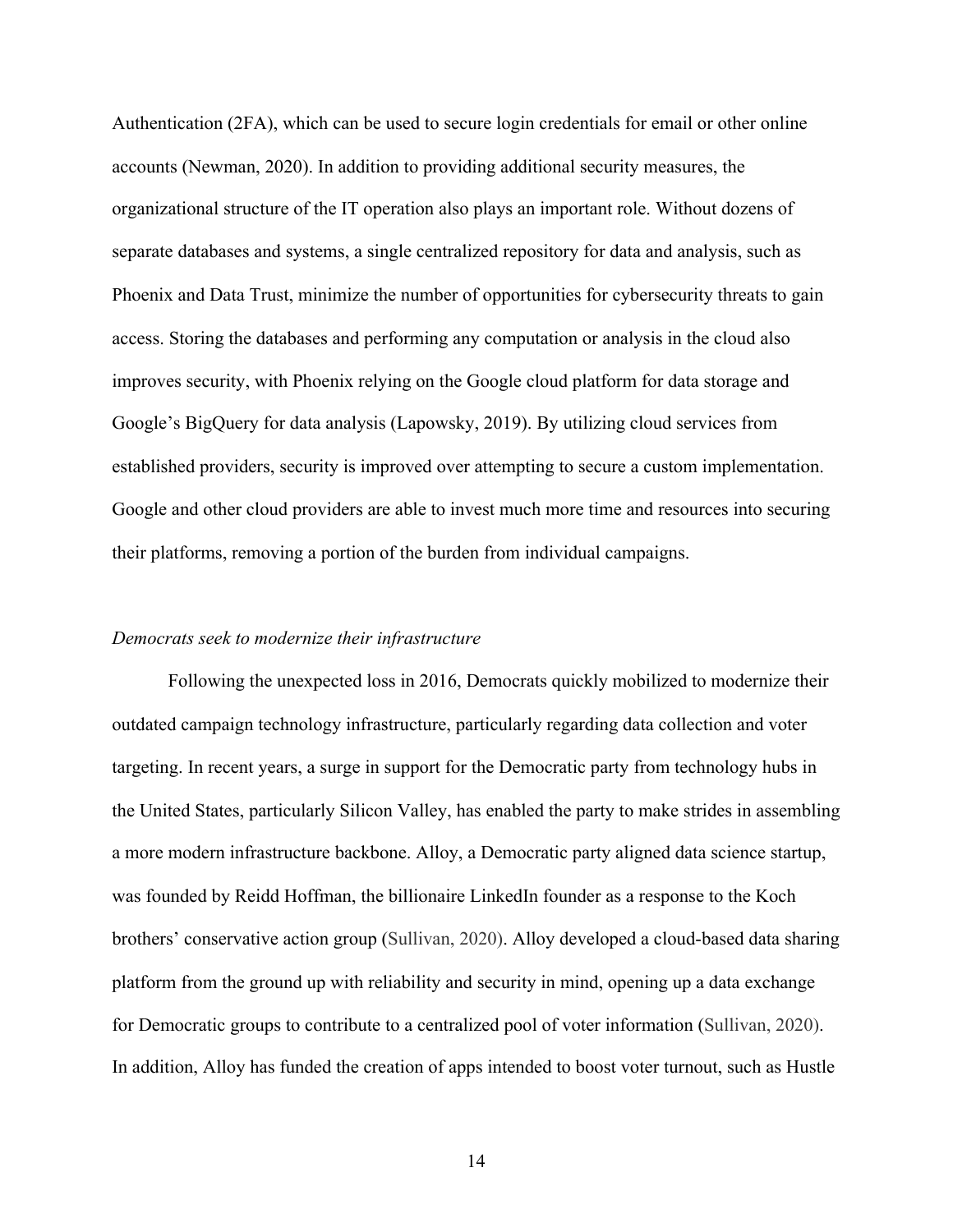and Peer, which provide voting information and peer-to-peer messaging services for political campaigns (Sullivan, 2020).

## *Democratic successes and challenges for the Republican party*

In order to fund significant voter turnout operations and advertising, especially with the notoriously expensive media markets within the United States, the parties rely on raising money from political donors. Traditionally, a small number of wealthy individuals would donate large dollar amounts to fund campaigns. However, modern campaigns have begun to increasingly rely on small-dollar donations from many individual donors, particularly through online donations. One area where Democrats have outpaced their Republican counterparts has been online fundraising. A central platform, ActBlue, processes transactions for any Democratic campaign and organization. Recent examples of the platform's success have been the death of Ruth Bader Ginsburg and the announcement of Kamala Harris as Vice President, where liberal groups raised tens of millions of dollars in a single night (Goldmacher, 2020). Over the third calendar year quarter, ActBlue announced they processed over \$1.5 billion in online donations, mainly from small-dollar individual contributions (Goldmacher, 2020). In contrast, the Republican party developed a centralized online fundraising platform years after ActBlue. Their equivalent organization, WinRed, has so far refused to release numbers that would lead to comparisons. Democrats have taken advantage of their vast email lists and individual online donors to dramatically out raise the Republican party for nationwide and local campaigns (Gratzinger, 2020). This fundraising advantage has put Republicans on the defensive for the upcoming elections.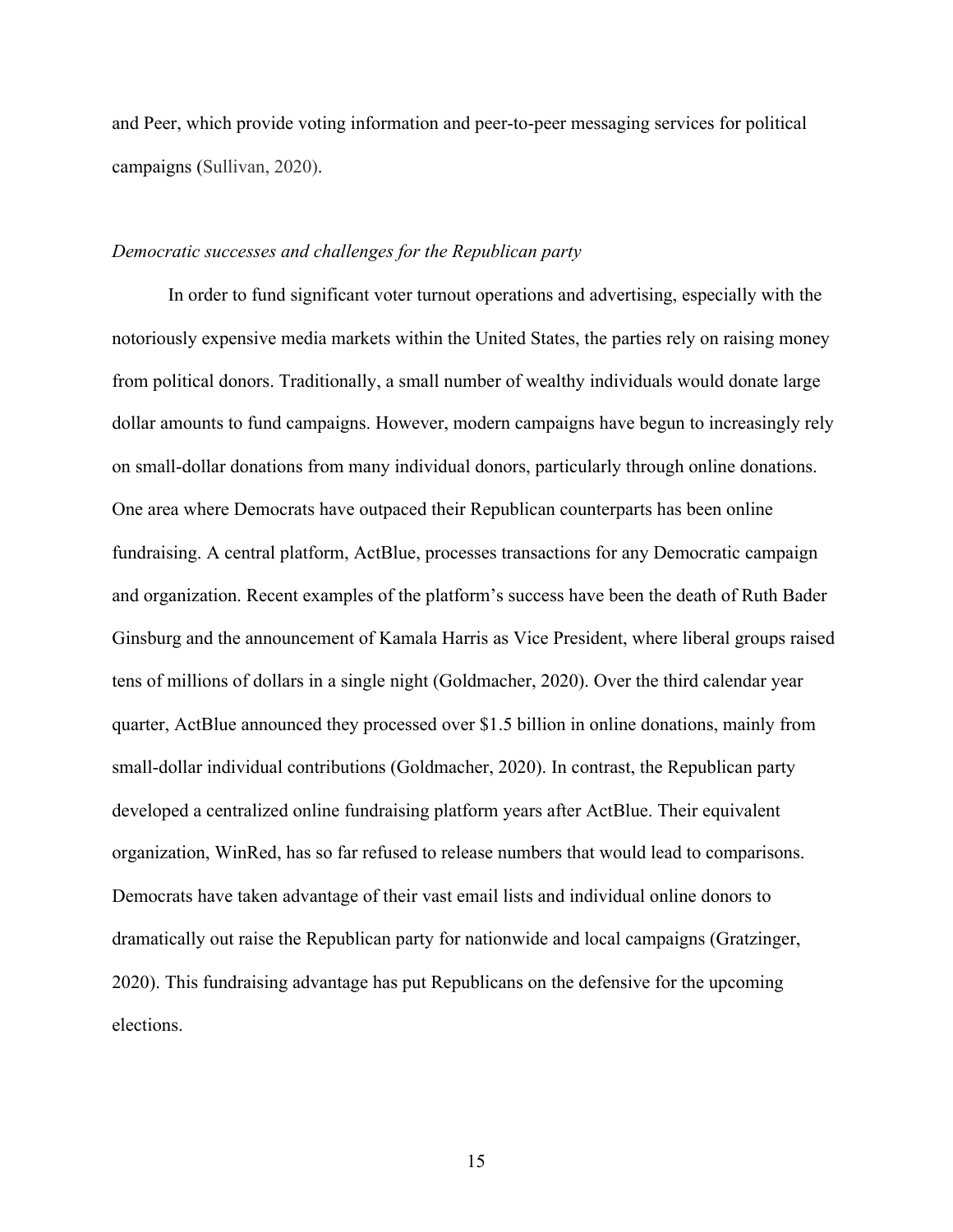### **Looking Toward the Future**

For the future of political campaigns, utilizing the advantages of Big Data and data analytical tools requires an enormous amount of information to produce more accurate results. Regarding current usage of Big Data, both parties have failed to modernize their technology to a point where it can match other data powerhouses. The Democratic Party's old system named Vertica was one of many failures that had little promise if compared to technology today. Vertica's uptime would be around 50% as its servers would go down every other day due to the large influx of users and their information (Epstein, 2020). Vertica held information across many different databases which hampered performance and increased security vulnerabilities as information networks are only as strong as the weakest (Epstein, 2020). If one database were to be hacked, it would become a liability issue for the entire system. As of right now, the DNC has upgraded their infrastructure to a new data warehouse known as Phoenix. Phoenix is hosted by Google Cloud and supported using Google Analytics, a tool many recognize as the forefront in data engineering and analytical technology (DNC, 2020). This new system is utilized by state parties, sister committees, and candidate campaigns. Phoenix offers new benefits including "99.9% uptime, essential security controls, and near infinite scalability" (DNC, 2020). With the modernization of Democrat IT, the Republicans now find themselves behind in centralization. The Democrats have always had ActBlue which served as a website that centralizes all acts of funding towards the DNC. The streamlined process in donating comes with the benefit of building familiarity and establishing habits with donors which enables the Democratic Party to raise more money online.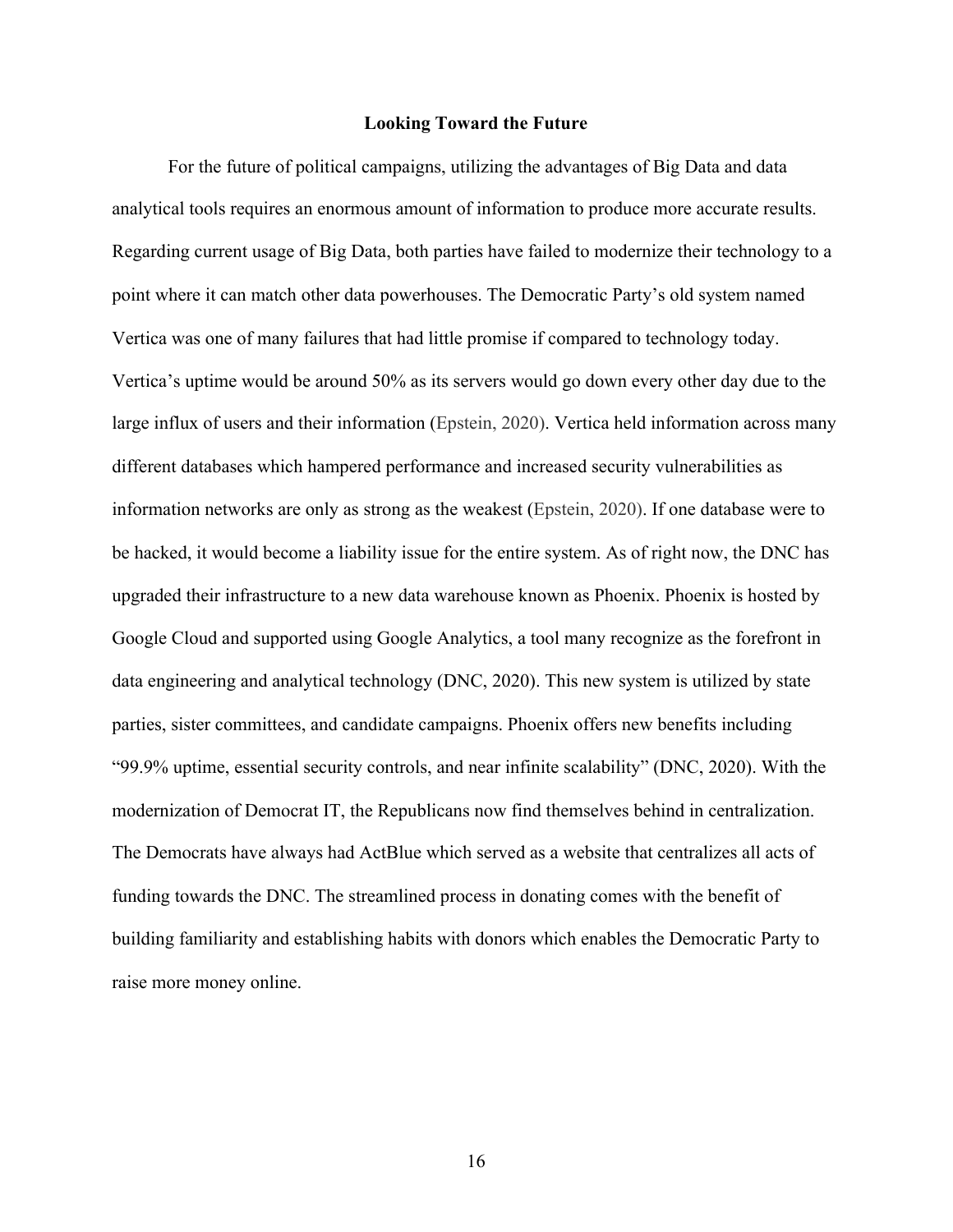## **Conclusion**

While neither party holds a clear advantage in technological infrastructure, with Republicans wielding a more advanced data operation and Democrats holding a vastly more successful online fundraising platform, the common thread is clear. Centralization and simplification are the key to robust, secure data and information technology systems. Through building a single system and shared infrastructure for donation and voter data, the political parties in the United States have established advantages in each area. Thus, as the Democrats launch Phoenix and the Republicans launch WinRed, they are seeking to catch up with their peers. Utilizing technologies such as BigQuery from Google for data analytics, the more data stored in a centralized database, higher quality and deeper insights can be developed. As elections shift into the digital age, micro-targeting of voters is paramount. As evidenced by the deluge of technology startups focused on peer-to-peer texting and apps for voter canvassing, the technology stack held by campaign organizations contributes to a distinct advantage in voter turnout. As the parties have worked to remedy historical flaws in their operations, particularly outdated and fragmented backend systems, the ability to centralize and simplify infrastructure improves security, reliability, and efficiency. In the United States, as election day nears, the ability to mobilize the 235 million eligible voters is critical to preserving democracy and encouraging citizens to make their voices heard.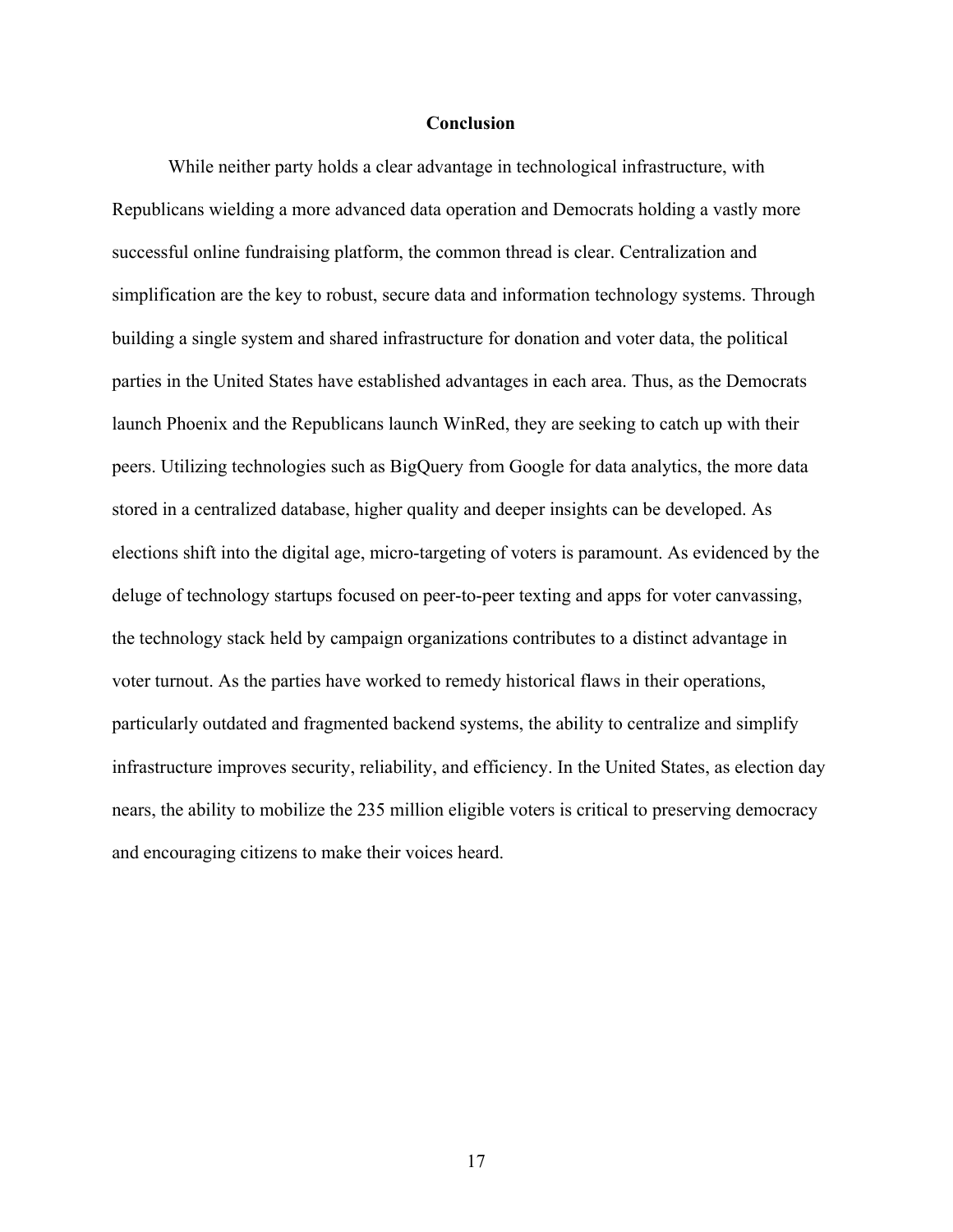### **References**

- Baldwin-Philippi, J. (2017). The Myths of Data-Driven Campaigning. *Political Communication*, *34*(4), 627–633. https://doi.org/10.1080/10584609.2017.1372999
- Bond, S. (2020, January 28). *2020 Political Campaigns Are Trying To Avoid A 2016-Style Hack*. NPR. https://www.npr.org/2020/01/28/799062773/2020-political-campaigns-are-trying-to-avoi d-a-2016-style-hack.
- Dottle, R., & Pogkas, D. (2020, November 4). *Voter Turnout Hits Historic Levels With States Still Counting Votes*. Bloomberg. https://www.bloomberg.com/graphics/2020-us-election-voter-turnout/.
- Epstein, R. J. (2020, September 6). *Democrats Belatedly Launch Operation to Share Information on Voters*. The New York Times. https://www.nytimes.com/2020/09/06/us/politics/Presidential-election-voting-Democrats. html.
- Glazer, E., & Seetharaman, D. (2020, August 28). *Democrats Lag Behind GOP in Data Race, Despite Making Progress*. The Wall Street Journal. https://www.wsj.com/articles/democrats-lag-behind-gop-in-data-race-despite-making-pro gress-11598615530.
- Goldmacher, S. (2020, September 19). *Democrats shatter ActBlue's donation records after Ginsburg's death.* The New York Times.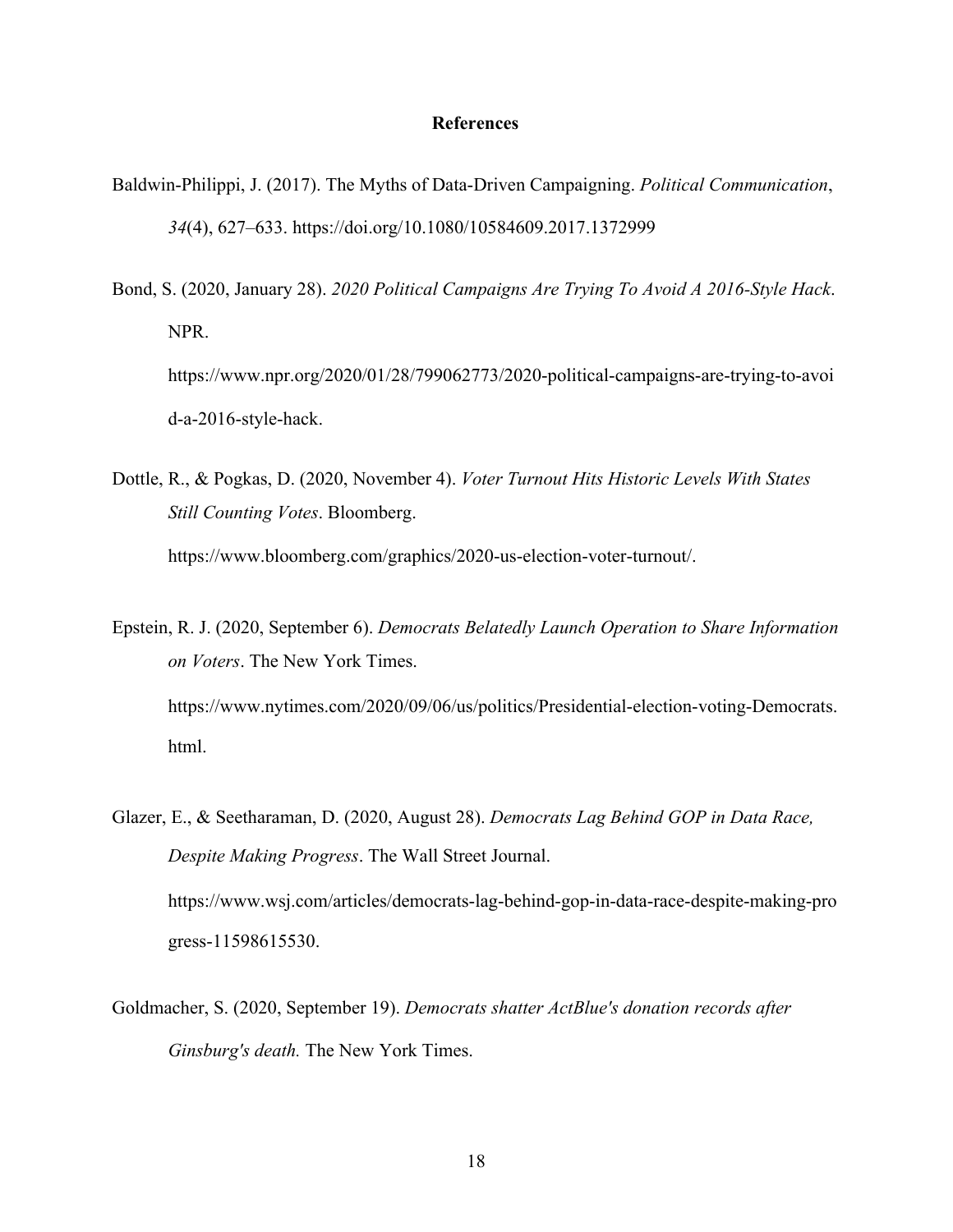https://www.nytimes.com/2020/09/18/us/elections/democrats-shatter-actblues-donation-r ecords-after-ginsburgs-death.html.

Gratzinger, O. (2020, October 30). *Small donors give big money in 2020 election cycle*. OpenSecrets.org. https://www.opensecrets.org/news/2020/10/small-donors-give-big-2020-thanks-to-techno logy/.

- Hern, A. (2018, May 6). *Cambridge Analytica: how did it turn clicks into votes?* The Guardian. https://www.theguardian.com/news/2018/may/06/cambridge-analytica-how-turn-clicks-in to-votes-christopher-wylie.
- Kreiss, D. (2019, April 30). *The Democratic advantage in digital, data, and analytics isn't going away easily*. The Washington Post. https://www.washingtonpost.com/news/monkey-cage/wp/2015/05/13/the-democratic-adv antage-in-digital-data-and-analytics-isnt-going-away-easily/.
- Kreiss, D., & Jasinski, C. (2016). The Tech Industry Meets Presidential Politics: Explaining the Democratic Party's Technological Advantage in Electoral Campaigning, 2004– 2012. *Political Communication*, *33*(4), 544–562. https://doi.org/10.1080/10584609.2015.1121941

Lapowsky, I. (2019, April 2). *Inside the Democrats' Plan to Fix Their Crumbling Data Operation*. Wired. https://www.wired.com/story/democrats-fix-crumbling-data-operation/.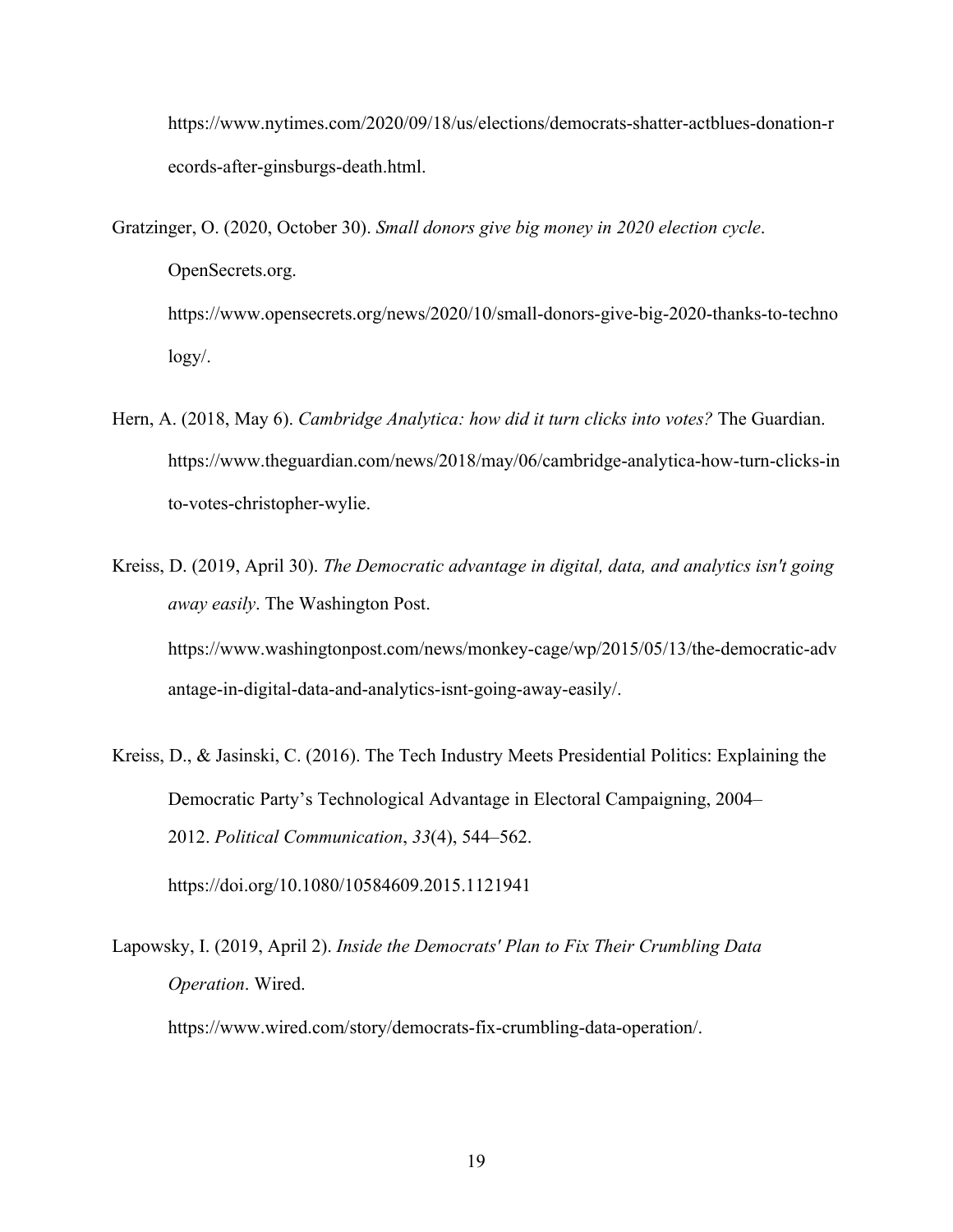- Lapowsky, I. (2015, October 28). *Political Campaigns Are Wasteful-So Turn Them Into Startups*. Wired. https://www.wired.com/2015/10/2016-election-tech/.
- Meko, T., Lu, D., & Gamio, L. (2016, November 11). *How Trump won the presidency with razor-thin margins in swing states*. The Washington Post. https://www.washingtonpost.com/graphics/politics/2016-election/swing-state-margins/.
- Merrill, J. B. (2016, November 7). *Why Facebook Showed You That Ad for the Candidate You Hate*. The New York Times. https://www.nytimes.com/2016/11/08/us/politics/facebook-ads-campaign.html.
- Newman, L. H. (2020, February 11). *Google's Giving Out Security Keys to Help Protect Campaigns*. Wired. https://www.wired.com/story/google-free-security-keys-campaigns/.
- Ratnam, G. (2020, July 29). *Republicans and Democrats battle over who has better voter data effort*.

https://www.rollcall.com/2020/07/29/republicans-and-democrats-battle-over-who-has-bet ter-voter-data-effort/.

- Ryan-Mosley, T. (2020, October 3). *The technology that powers the 2020 campaigns, explained*. MIT Technology Review. https://www.technologyreview.com/2020/09/28/1008994/the-technology-that-powers-pol itical-campaigns-in-2020-explained/.
- Sullivan, M. (2020, February 3). *Trump's data team crushed Democrats in 2016. Can this small startup even the score?*Fast Company.